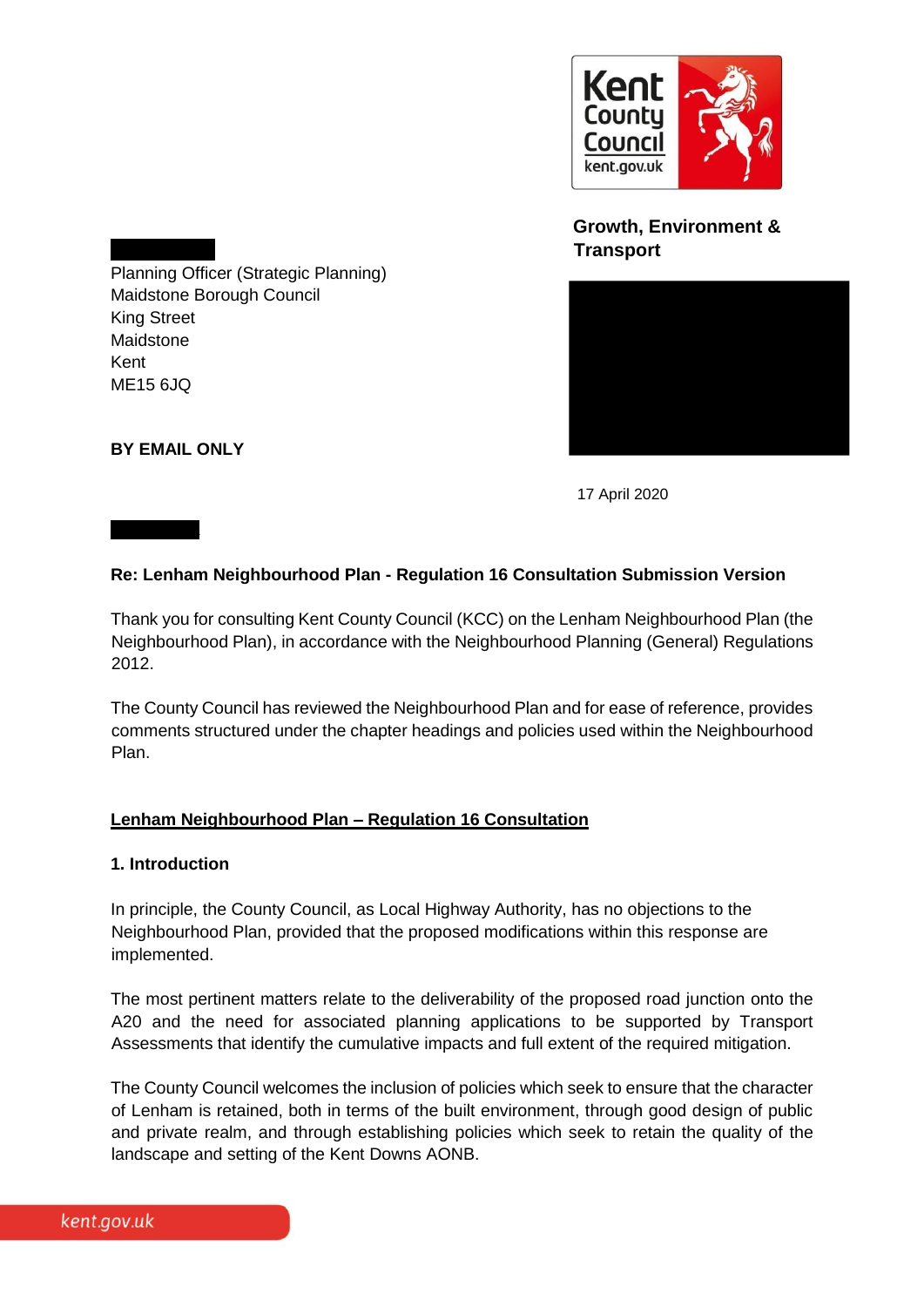## **2. Lenham Today**

-

### *2.1 The Study Area – paragraph 2.1.4*

The Parish Council should be aware that Lenham is an important medieval village with a large number of surviving historic buildings and a street plan that retains its medieval origins. Its history and development were reviewed by KCC in 2004<sup>1</sup> and the report remains a useful guide for assessing the historic impact of development proposals.

In addition to the listed and historic buildings and the medieval street plan, the village will contain archaeological remains relating to the heritage assets mentioned and earlier periods. For example, early Saxon graves have been found at the main crossroads in the centre of the village and a Saxon pit found on Faversham Road.

Beyond the village centre, there have been numerous discoveries from all archaeological periods. There are no definite Palaeolithic discoveries from Lenham, but there are numerous discoveries of Mesolithic flint implements from the parish. This includes an important site found at Sandway Road during the Channel Tunnel Rail Link excavations, as well as scrapers, blades and cores from elsewhere. A Neolithic axe was found at Lenham Court and many Neolithic flints from Chapel Farm. Bronze Age features have also been found at Sandway Road, Chapel Mill and Chapel Farm and there have also been several finds of bronze age metalwork including socketed axeheads, chisels, ingots and spearheads. A large iron age enclosure, related features and finds have been found east of Royton Manor by the Lenham Archaeological Society and iron age metalwork has been found across the parish. The Romano-British period is represented by pits and ditches found at Lenham Community Centre, as well as a cremation burial from Runhams Farm and a ditch at Groom Way. Other finds, such as a 2<sup>nd</sup> century flagon, iron slag, roof tile, pottery and numerous coins also suggest the landscape around Lenham was widely exploited in the Roman period.

The heritage of later periods should also not be forgotten. There are several post-medieval farmsteads, many of which may well have medieval origins. Chilston Park, a Registered Park and Garden, is an important  $17<sup>th</sup>$  century formal garden replaced by a  $18<sup>th</sup>$  century landscape park. The Lenham Cross commemorates the dead of the First World War, the Second World War is represented by an auxiliary hide and several aircraft crash sites and the Cold War by a Royal Observer Corps underground monitoring post.

Finally, it should be noted that all these assets, and indeed Lenham village itself, sit in a historic landscape. The landscape contains many surviving historic features, such as the patterns of tracks, lanes and hedgerows that give character to the parish. When considering the impact of either development or intensive agriculture on the countryside, it is important to understand the historic development of the landscape so that its essential character can be conserved. The Kent Historic Landscape Characterisation (2001)<sup>2</sup> has identified the broad historic character of the landscape of Kent. Where it is to be applied locally, further study is needed to refine its conclusions. However, it remains an essential tool for understanding Lenham's landscape. To be fully effective, the Historic Landscape Characterisation should be backed up by more detailed case-by-case analysis at a parish level, to add greater detail through

<sup>1</sup> [http://archaeologydataservice.ac.uk/archives/view/kent\\_eus\\_2006/downloads.cfm?area=Lenham](http://archaeologydataservice.ac.uk/archives/view/kent_eus_2006/downloads.cfm?area=Lenham)

<sup>2</sup> https://www.kent.gov.uk/ data/assets/pdf\_file/0014/56210/Kent-Historic-Landscape-Character-volume-1.pdf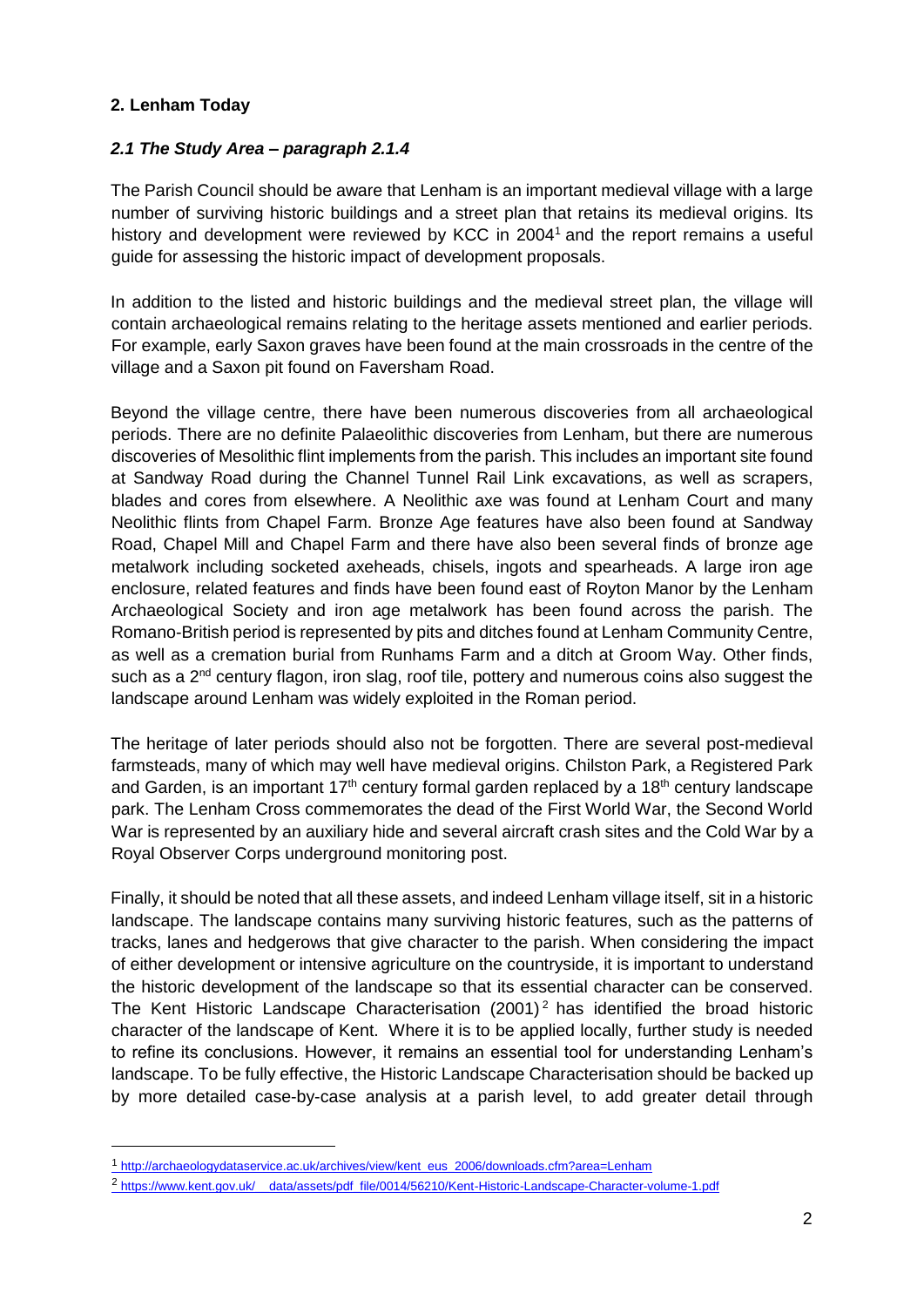secondary sources. This would make a good volunteer project for the Parish Council and KCC would welcome engagement to discuss this opportunity further.

Para 2.1.4 also states "*There is a presumption against development outside such boundaries (meaning the boundaries of the village)."* It should be noted that there has always been change in rural areas. KCC has worked with English Heritage (now Historic England) and the Kent Downs AONB to prepare guidance on how historic farmsteads in Kent can be assessed for their suitability for new development or change of use<sup>3</sup>. Where such development is permitted, it is important that it is in keeping with the existing character in terms of size, layout, routeways, massing and materials and that any archaeological remains associated with former phases of use are treated appropriately in the development control process.

# **4. Design Quality**

## *4.1 High Quality Design and Local Distinctiveness*

## *Quality Design: Policy D1*

The County Council is supportive of this policy and would like to refer the Parish Council to the comments provided on the historic landscape (paragraph 2.1.4). It is important that the points raised are considered in order for the Neighbourhood Plan to succeed in its goals as set out within this policy.

## *4.3 Innovation and Variety*

-

## *Innovation and Variety: Policy D3*

The County Council is supportive of this policy. Good design is a crucial element in creating spaces that are safe, secure, of high amenity and encourage active travel. This will result in encouragement of the public to walk, cycle and spend time outside, which will deliver positive health and wellbeing outcomes.

## **5. Promoting Active, Smarter and Sustainable Travel**

The County Council recommends reference to the Rights of Way Improvement Plan<sup>4</sup> (ROWIP). The ROWIP provides further policy and evidence base, supporting the ambitions and delivery of the Neighbourhood Plan.

The promotion of active, smarter and sustainable travel is welcomed. It is encouraging to see that reference is made to the Rights of Way Design Guide, further emphasising the importance of well-designed and thought out access provision.

# *5.1 Walking and Cycling / 5.3 Community Infrastructure Levy Funded Projects*

<sup>3</sup> <http://www.highweald.org/look-after/buildings/farmsteads-and-hamlets.html>

<sup>4</sup> [https://www.kent.gov.uk/\\_\\_data/assets/pdf\\_file/0005/90491/Rights-of-Way-Improvement-Plan-2018-2028.pdf](https://www.kent.gov.uk/__data/assets/pdf_file/0005/90491/Rights-of-Way-Improvement-Plan-2018-2028.pdf)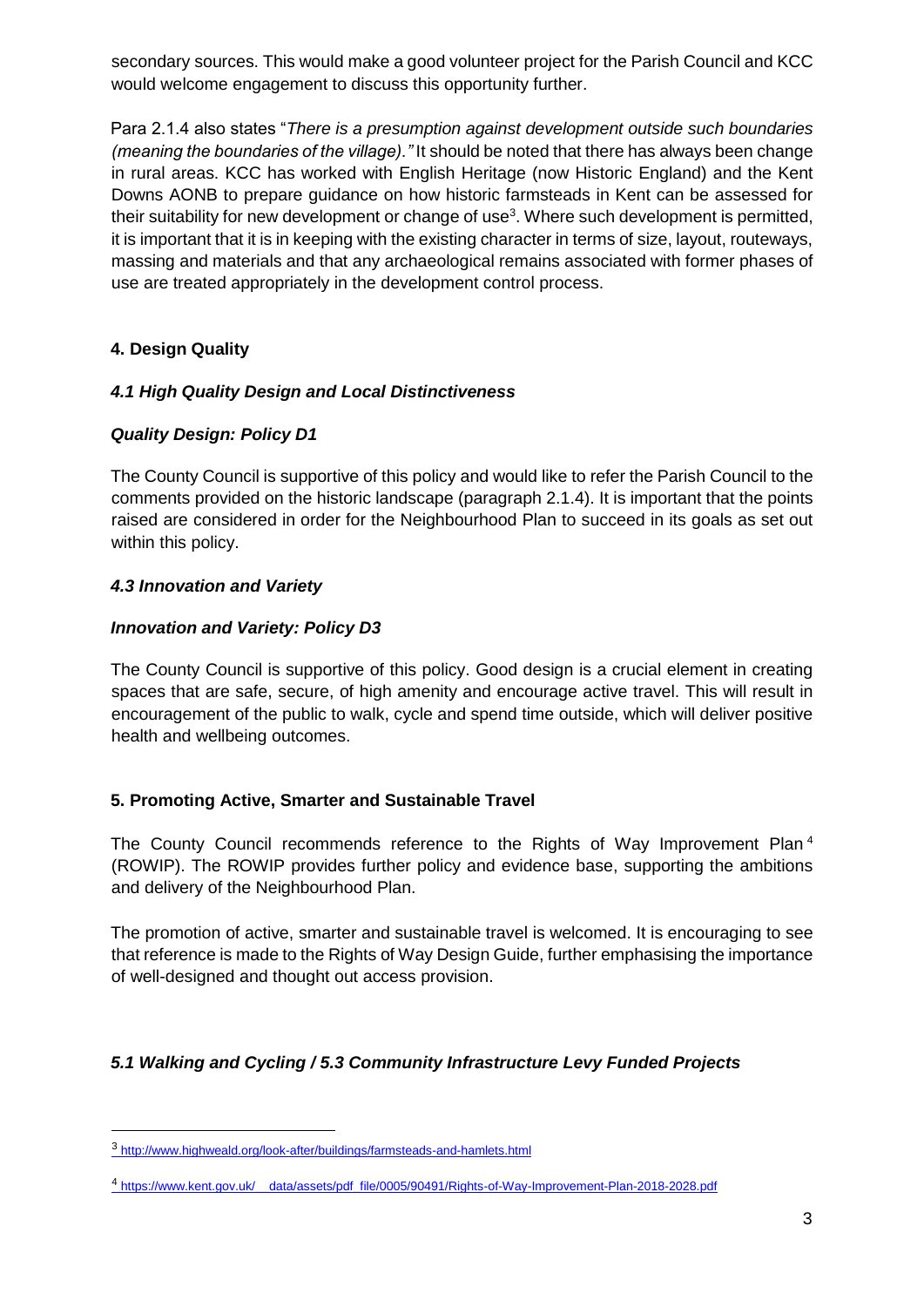### *Active Travel: Policy AT1 / Active and Sustainable Travel Projects: Policy AT4*

The County Council is supportive of Policies AT1 and AT4. The County Council encourages the importance of involving the County Council Rights of Way and Access Service in the housing and infrastructure delivery of elements of the Neighbourhood Plan.

### **6. Enhancing and Protecting Green Space**

The County Council, from a Public Rights of Way (PRoW) perspective, is supportive of policies that seek to integrate access provision with green space. The quality of the environment through which access routes pass through should be considered as important as the construction of the route.

### *6.1 Natural and Amenity Green Space*

### *Natural and Amenity Green Space: Policy GS1*

The Neighbourhood Plan appropriately considers the importance of new developments making access provision that ensures proposed developments link with services, facilities and public transport.

The County Council welcomes the consideration of the need to improve the surrounding existing PRoW network and the importance of new provision integrating with the existing PRoW network.

As Lead Local Flood Authority, the County Council welcomes recognition within the Neighbourhood Plan of the importance of sustainable drainage systems.

#### *6.9 Local Green Space Policy*

#### *Countryside Protection: Policy CP1*

The County Council would refer back to comments under paragraph 2.1.4, relating to historic farmsteads, which are also applicable to this policy.

#### **8. Community Facilities**

#### *Additional Commentary*

The County Council would like to see waste included within this section. Whilst the County Council is not requesting a site for a new Household Waste and Recycling Facility (HWRC) to be included within the Neighbourhood Plan, it does request that the need for expansion of the Maidstone HWRC in the short term and its relocation in the long term be recognised. Parishes such as Lenham will find accessing these facilities more difficult in the future, as demand from new development across the Borough increases. Lenham is already less well served than some villages, being a 15 to 20 minute drive from current sites, and will experience future capacity issues unless identified projects are supported. Similarly, additional capacity at Material Recycling Facilities will be required. The County Council therefore proposes the following paragraphs are included within the Neighbourhood Plan: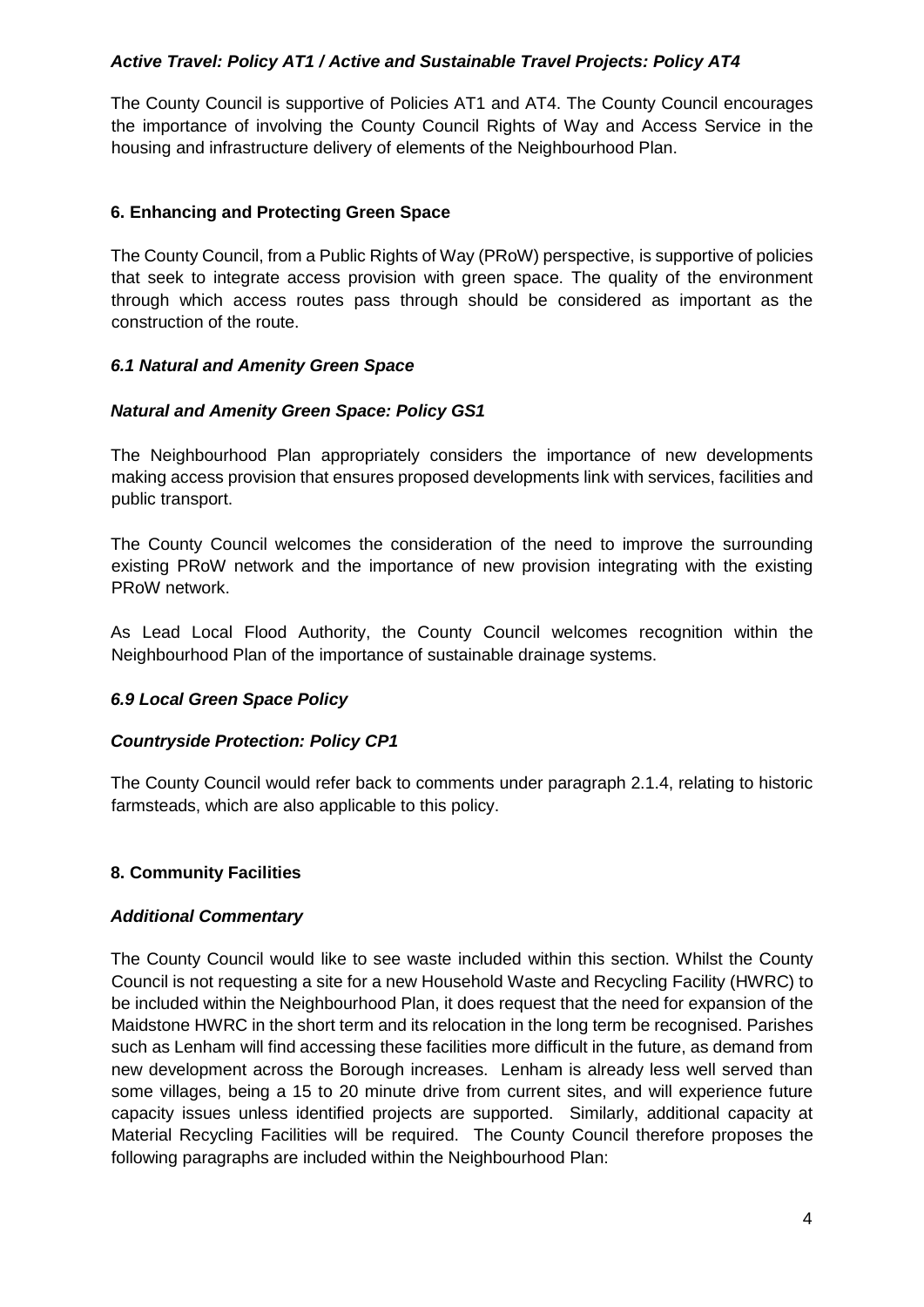*8.5.1 The construction of 1000 dwellings on the Strategic Housing Delivery Sites (SHDS), together with the construction of the existing housing commitments in Lenham (364 dwellings), will create a requirement for additional capacity at Household Waste Recycling Centre (HWRC) facilities and Material Recycling Facilities (MRF) to serve the Parish.* 

#### *Waste: Policy W1*

*The Neighbourhood Plan supports additional investment in HWRC capacity by the expansion of the existing Maidstone HWRC in the short term and relocation to allow the further required increase in capacity over the life of the Local Plan. It also supports securing appropriate development contributions towards the strategic project to secure processing capacity at an MRF for kerbside collected recycling.* 

### **10. Air Quality and Renewables**

### *10.3 Renewable Energy Generation*

The County Council is supportive of a policy that encourages renewable technology in new developments, and would also highlight the need for high standards of energy and water efficiency to reduce energy demand. Biomass boilers can contribute to air pollution, so their installation should not be encouraged in urban areas with poor air quality.

### *Renewables: Policy AQ3*

The text states that applications for renewable energy schemes will be required to demonstrate that they do not have a significant adverse effect on a range of environmental issues, among them heritage issues. The County Council is supportive of this but would note that the heritage of Lenham can actually play a more constructive role in energy conservation. The historic environment has a significant role to play in the conservation of resources required for development and also in energy efficiency. Old buildings can often be more energy efficient than newer ones and benefit from already being constructed. Thus, it may take fewer overall resources to adapt an old building than to demolish it and build a completely new one. Historic England has produced guidance ('Climate Change and the Historic Environment', 2008<sup>5</sup>) that reviews the threats to the historic environment posed by climate change. The guidance also demonstrates that historic structures, settlements and landscapes can in fact be more resilient in the face of climate change and more energy efficient than more modern structures and settlements.

## **11. Strategic Housing Delivery Sites**

#### Paragraph 11.1.14

-

The wording here highlights how there is uncertainty over the deliverability of the road junction onto the A20. Confirmation is required on whether the relevant landowner has agreed to the use of land for provision of the junction. If their agreement has not been obtained, the Plan

<sup>5</sup> <https://www.rbkc.gov.uk/pdf/73%20Climate%20Change%20and%20the%20Historic%20Environment%202008.pdf>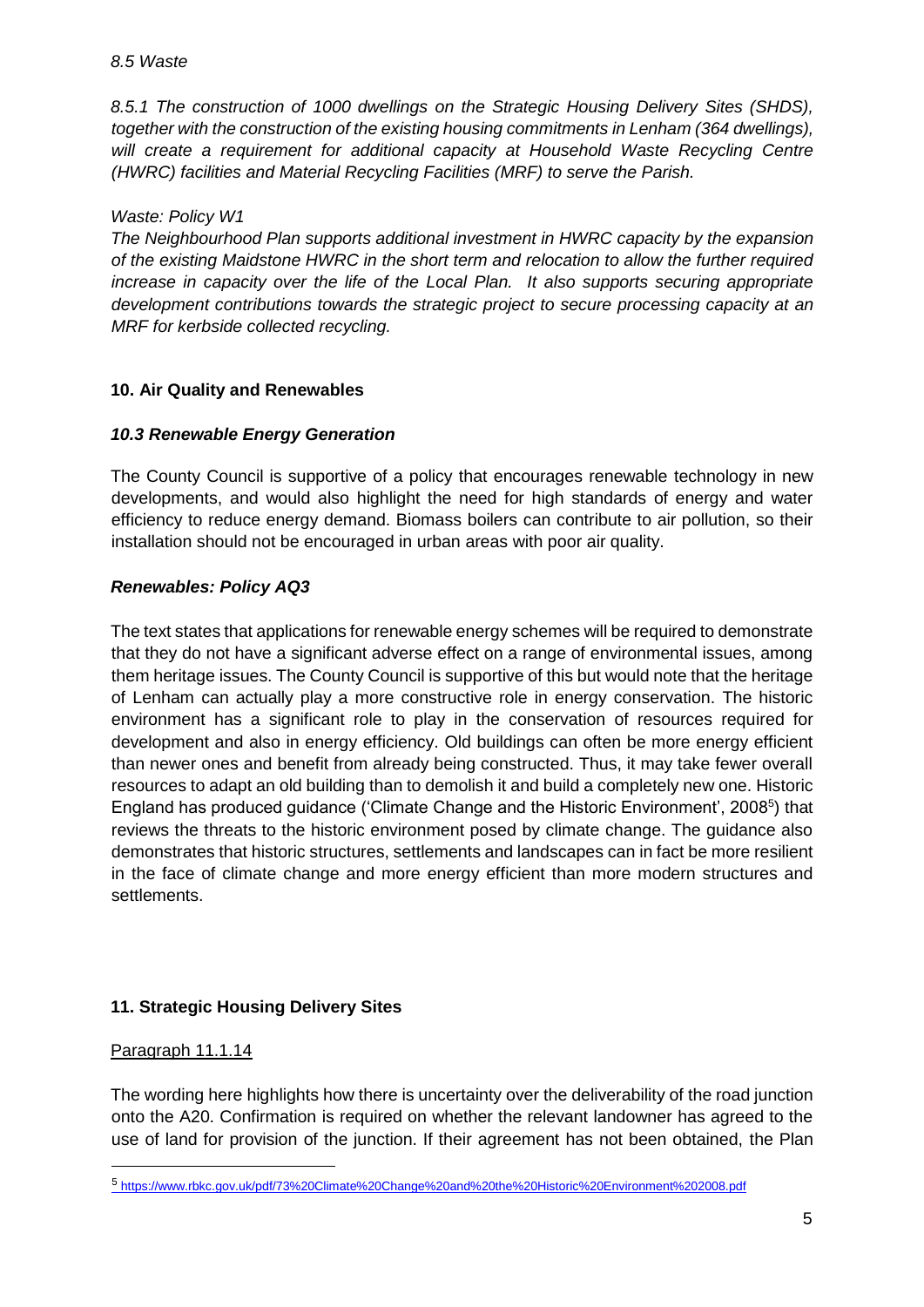should identify an alternative strategy to ensure the developments can be provided with the road infrastructure needed to support them.

## *Policy SHDS1: Strategic Housing Delivery Sites: General Requirements*

The need for sustainable drainage systems is acknowledged within the proposed policy, which should address the need for attenuation and flow restriction. The County Council recommends that this policy also explicitly addresses the form or quality of sustainable drainage systems which are proposed and should take into account the NPPF guidance, which clearly states the requirements for these features to be multi-functional.

### Criterion 2 (i)

The policy should refer to one 'all purpose' access junction and an emergency access onto Old Ashford Road, as already required by KCC Highways and Transportation in relation to planning application 19/504724. The scale of development does not warrant two 'all purpose' access junctions.

Plan 1 on page 48 should also be updated to reflect this.

#### Criterion 2 (ii)

The required footway/cycleway should extend along Old Ashford Road/Ashford Road to connect the site with existing employment at Ashmill Business Park/Northdown Close. Provision of this nature is identified in the Transport Assessment supporting the Neighbourhood Plan and has been required by KCC Highways and Transportation in relation to planning application 19/504724.

## *Policy SHDS2: Housing Delivery Sites: Design Principles*

The County Council recommends that for all proposed development sites, any attenuation is provided at surface and that the multi-functional benefits of these areas are promoted. The County Council also recommends that any local watercourses are incorporated into the layouts of proposed residential developments.

#### Criterion 6 (and Policy SHDS4 criterion 21)

It should be clarified that Policy SHDS2 will be required to deliver the development's access road that will form part of the new road link between Old Ham Lane and Headcorn Road, as existing planning consents preclude such provision from being achieved via Policy SHDS4.

### **Policy SHDS2/criterion 4, Policy SHDS3/criterion 11, Policy SHDS4/criterion 19, Policy SHDS5/criterion 3 and Policy SHDS6/criterion 9**

These policies should require that a Transport Assessment is submitted in support of any planning application to demonstrate how the existing and proposed highway networks will accommodate the cumulative impacts of the allocated sites. This is particularly important in ensuring that off-site mitigation, such as on the A20 corridor towards M20 J8, can be secured if found to be necessary.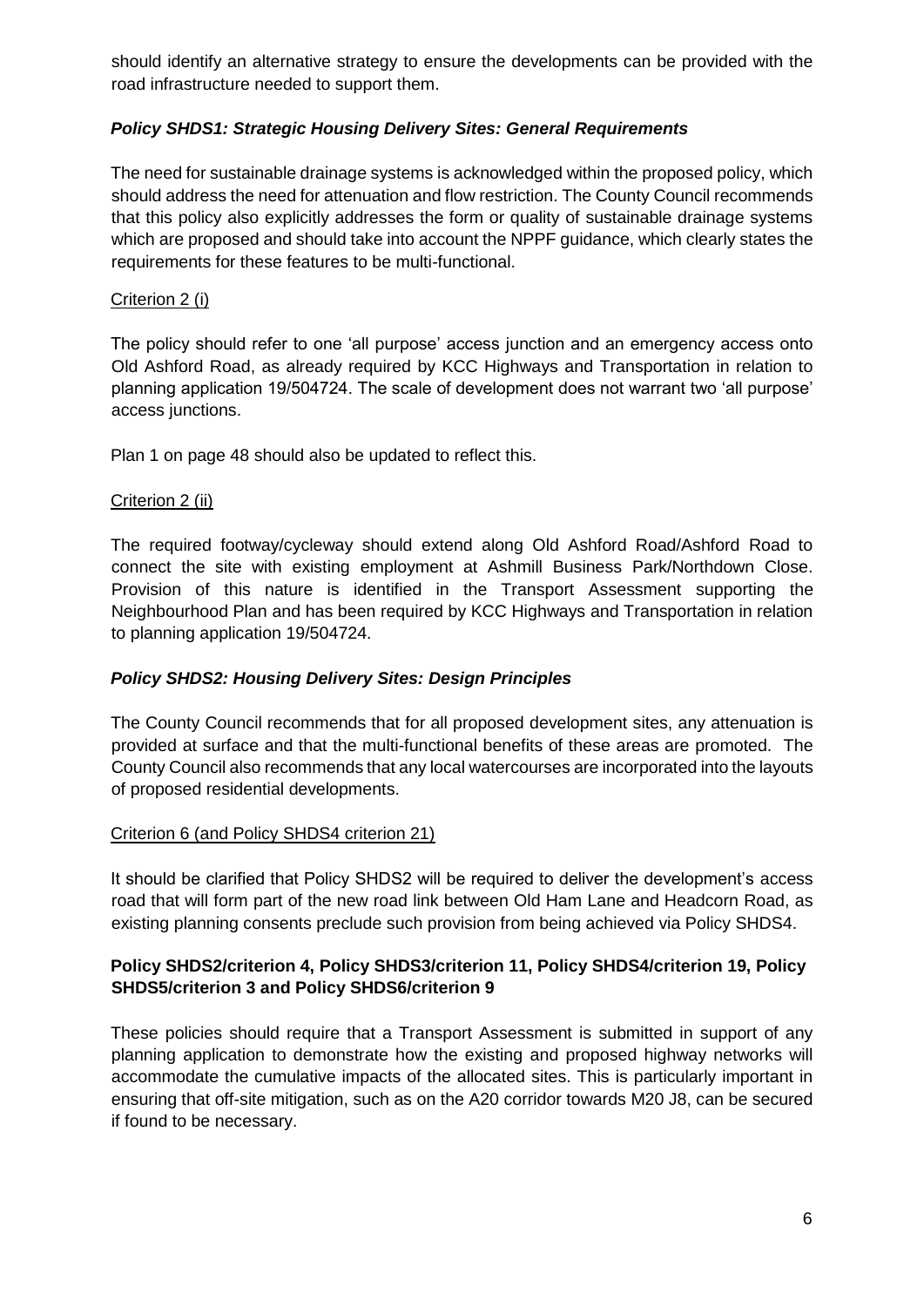### *Land West of Old Ham Lane and North of the Railway – Policy – Strategic Housing Delivery Site 5*

To ensure consistency with the other land allocation policies, the County Council recommends that this policy could include another criterion that requires:

*'A demonstration of how the proposals are consistent with the provision of a satisfactory development access road link between Old Ham Lane and Ashford Road'.* 

## Criterion 6

It should be noted that the linkages to Site 6 will be limited to pedestrian/cycle due to the Site 6 layout approved via permission 18/506657.

## **12. Implementing the Plan: Community Infrastructure Levy, Developer Contributions and Planning Conditions**

There is a general expectation that improvements to access will be delivered within sites through good design; with masterplans clearly indicating the alignment of access routes, layout, green space and links to existing provision. It is important that these new links are public highway (whether adopted public highway or public rights of way). These will be important links for the whole community. Management of amenity areas should be the responsibility of management companies and plans should encourage and require this.

In respect of the improvement of the wider PRoW network, potentially including the upgrade to existing routes, it would be helpful if this could be identified by Maidstone Borough Council as Charging Authority, as an infrastructure project that will be resourced through Community Infrastructure Levy (CIL). The County Council recognises that some developments will seek developer funding through section 106 contributions or unilateral undertakings to mitigate an impact that arises as a direct result of a development. This will not however provide for the improvement of the wider network for the benefit of all.

## *12.2 Strategic Infrastructure Projects*

#### Table LNP 1

The *'junction of southern development access road with Headcorn Road*' should be for Site 2 to provide via planning conditions/S278 agreement.

The references to contributions from Site 7 do not take account of permission 18/506657, which secures no such contributions.

It should be noted that the supporting 'Strategic Infrastructure Delivery Report' (dated August 2017) is inconsistent with the Regulation 16 Neighbourhood Plan. Of particular note is the reference to KCC Highways and Transportation delivering highway works in paragraph 6.2.4, which the Neighbourhood Plan helpfully confirms are actually to be delivered by Site 3.

#### **Additional Comments**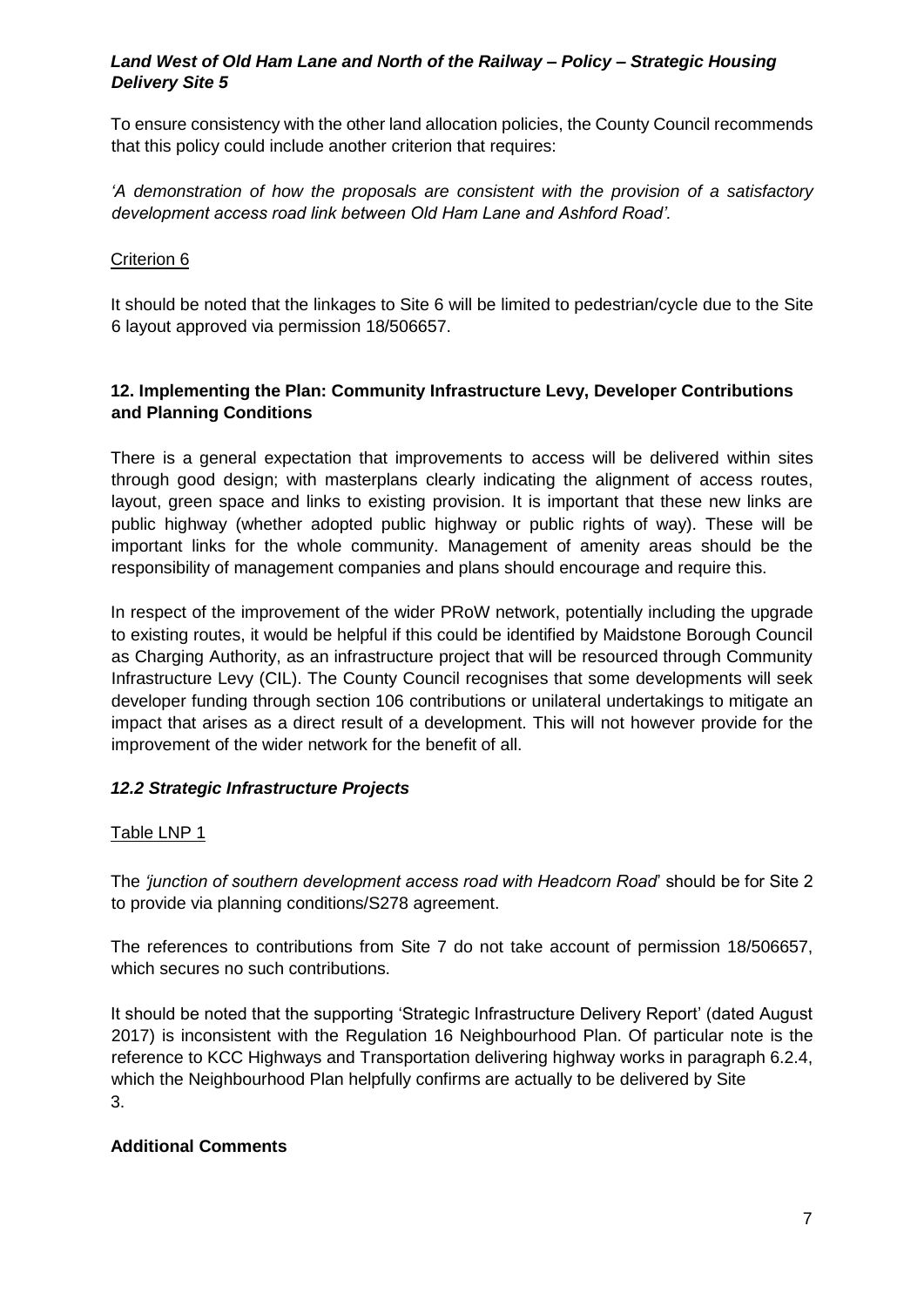The County Council recommends that the Parish Council includes a section on the Natural Environment and Ecology. Within this section, the Parish Council should set out that all developments in the Parish must adhere to the following:

- Requirement for Ecological Impact Assessments.
- Retainment and enhancement of connectivity throughout the site and to the surrounding area.
- Requirement for Assessment/implementation of biodiversity net gain (as per the Environment Bill proposal).
- The mitigation hierarchy.
- Requirement for development to ensure that they are managing open space to benefit biodiversity.

## **Strategic Environmental Assessment (SEA)**

### *Sustainable Urban Drainage Systems*

The SEA gives very slight coverage of impacts in relation to flood risk and a number of sites have no identification of flood risk which may be related to surface water. It is also noted that the baseline assessment of water resources makes no reference to the surface water maps of flood risk.

Lenham does experience issues in relation to local flood risk, with incidents for carriageway flooding, local ditch problems and flooding in relation to the rural nature and agriculture fields. There are a number of surface water flood routes which are shown crossing the parish area. These do cause specific issues and need to be accommodated within any masterplanned development.

The County Council has entered into discussions with applicants for proposed development in Lenham and these matters have been emphasised where required. It should be highlighted that space to accommodate surface water may be significant and it is important that an estimate of spatial requirements should be undertaken early in the planning process.

It should be noted that the masterplans for sites 1 - 4 may not have sufficient space required for surface water management illustrated within the indicative masterplan. This may reduce the number of residential units which can be delivered within a proposed site given restrictions on developable area.

## *Heritage Conservation*

The County Council notes that this SEA considers development around Lenham and highlights seven preferred sites for development. The following information provides a baseline assessment of key archaeological and archaeological landscape issues for those seven key sites, as well as general commentary.

A comment on the SEA is that broadly, the consideration of "Landscape and Historic Environment" does not consider the rich and diverse archaeological resource within and around Lenham village. This resource is reflected in the numerous archaeological and PAS sites and in the visible archaeological landscape of ancient field systems, utilisation of the water channels and routes of the footpaths and lanes.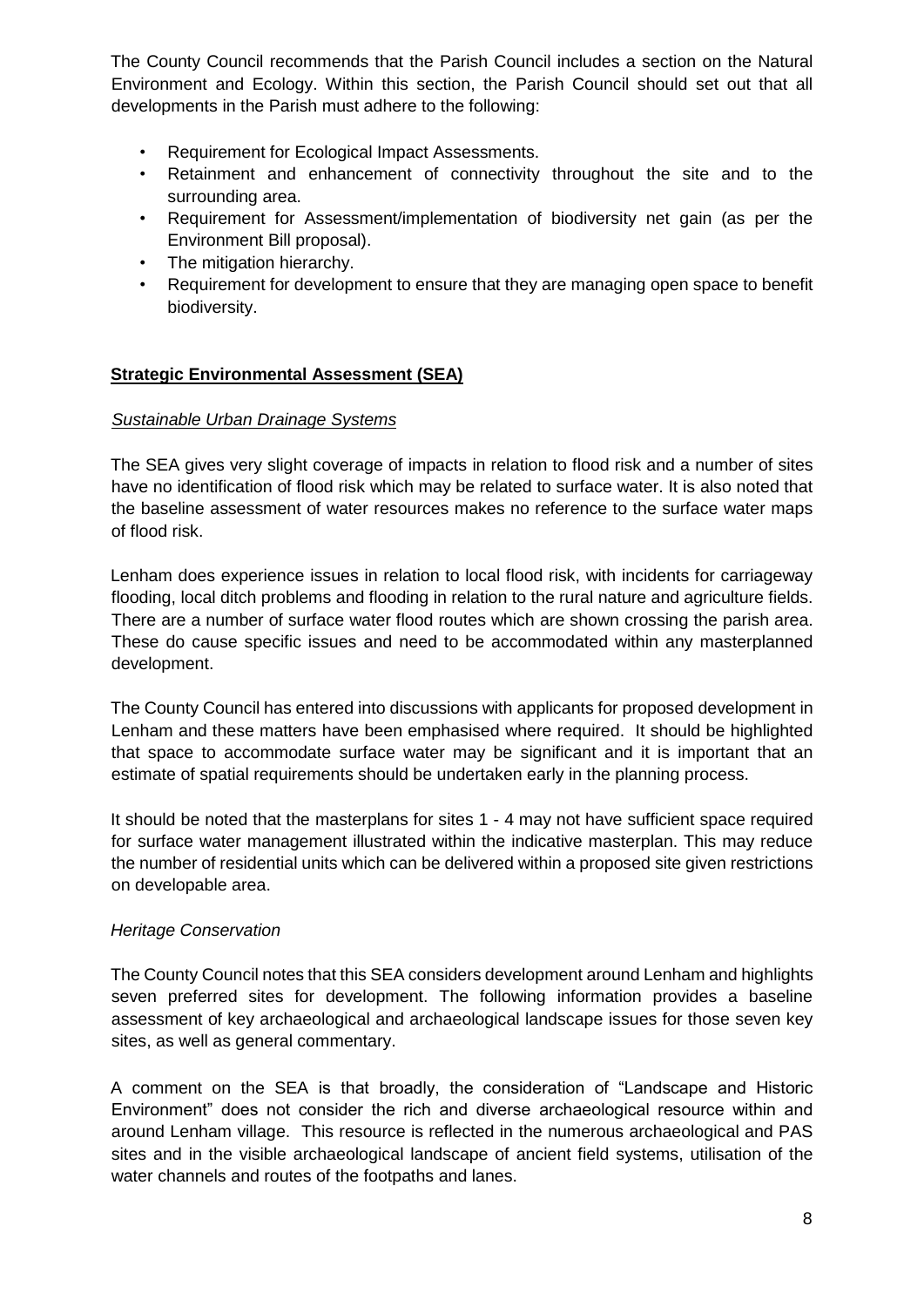However, the table of SEA Objectives does contain a welcome aim to protect, maintain and enhance the cultural heritage, including archaeological assets. Unfortunately, the corresponding "assessment questions" are limited and focus on the built historic environment. These assessment questions should preferably include how development will impact on the archaeological resource. An added query should also be how the awareness, understanding and enjoyment of the archaeological heritage of Lenham can be developed appropriately.

KCC notes and welcomes SEA paragraph 4.37, with the Lenham Neighbourhood Plan Group identifying criteria 2: Historic Environment, but would encourage consideration of the protection and preservation of historic assets, including buried archaeological remains, within and around the fabric of the village. Lenham, being a Medieval market town, has a close and long relationship with the countryside around it, but there are signs that Lenham has had an integral and complex relationship with the landscape of springs and channels since the Roman Period or before. Identifying and encouraging preservation of the archaeological resource in and around Lenham village will ensure that awareness, understanding and enjoyment of Lenham's rich archaeological heritage is not lost in new development schemes but is preserved for future generations intact, in situ.

The County Council notes that paragraph 5.18 suggests that whilst none of the development allocations proposed are known to contain any designated heritage assets, they do contain known non-designated heritage assets, some of which may be of equivalent significance to designated assets. As such, NPPF paragraph 194 (footnote 63) should be taken into account.

Within Section 5, covering the landscape and historic environment, the County Council notes that this does not seem to address any key points for the archaeological resource of Lenham. KCC would encourage that there should be some guiding statements on the need to consider the archaeological resource with identification, retention, preservation and interpretation as key aims – thereby contributing to the sustainability and soundness of the Neighbourhood Plan.

PAG 1: Land North of the A20 Ashford Road East of Marley Works and West of the AONB: The PAG does not contain any known archaeological sites identified on the HER or PAS data. However, this may reflect the lack of formal investigation on the site rather than lack of archaeology, given the nature and extent of known archaeological sites in the surrounding area.

PAG 2: North West of Lenham Village Extension (PAG 2): including Site 5 – Land West of Old Ham Lane and North of the Railway; Site 6 – William Pitt Field; Site 7 – Land West of Loder Close. This site does contain known PAS findspots and does have potential for significant archaeological remains. The limited nature of known remains may reflect the lack of formal investigation on the site rather than a lack of significant archaeology.

PAG 3: Land south of the Railway and West of Ham Lane: KCC welcomes the acknowledgement of the historic, designated buildings within this site but would raise the issue of high potential for buried remains, possibly associated with an early medieval settlement around Lenham Court.

PAG 4: South West of Lenham Village Extension (PAG 4): Site 2 - Land West of Headcorn Road and North of Leadingcross Green; Site 3 – Land East of Old Ham Lane and South of Railway; Site 4 – Land West of Headcorn Road and South of the Old Goods Yard: KCC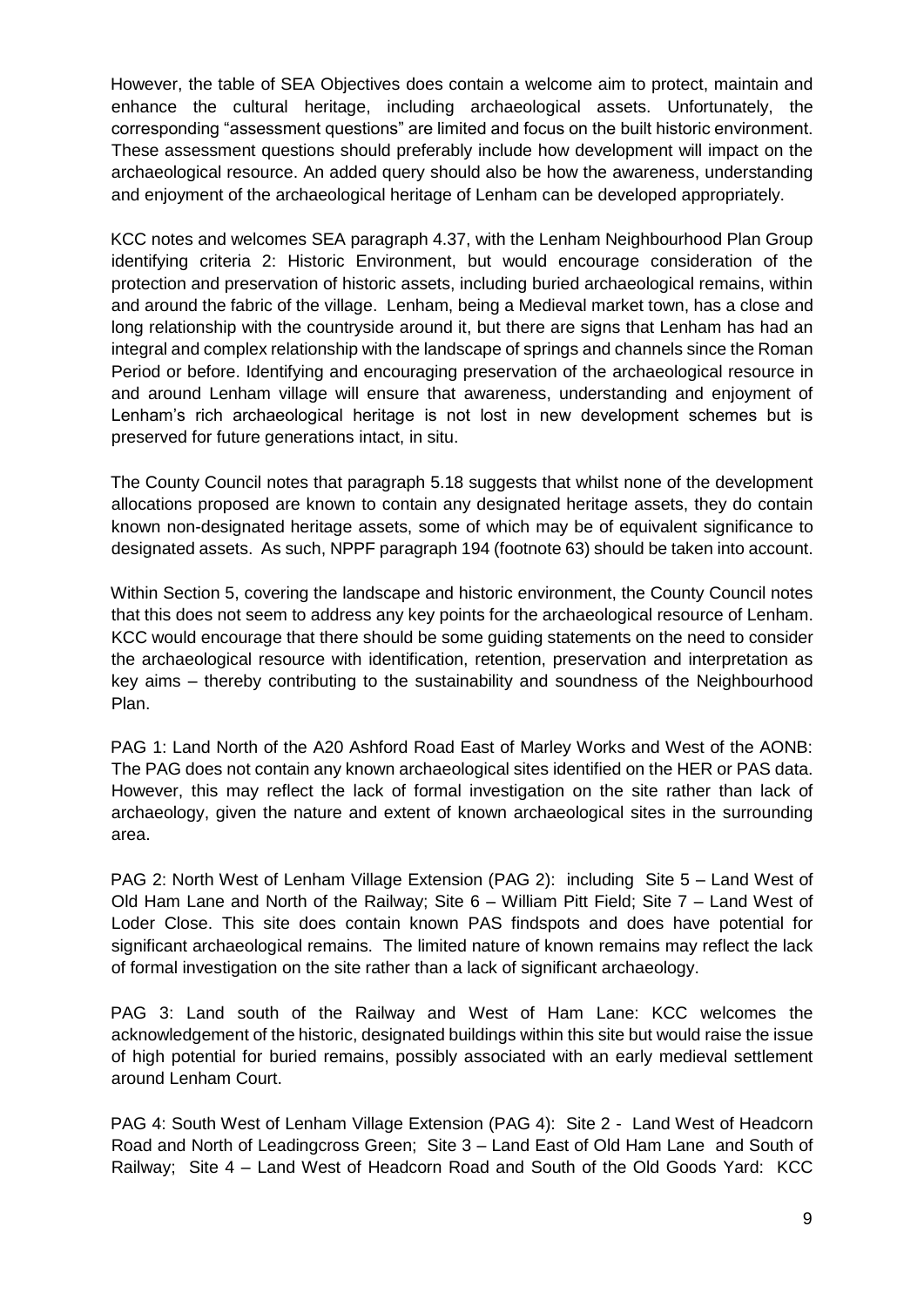welcomes the acknowledgement of historic designated buildings but would additionally highlight the potential for buried archaeological remains.

PAG 5: Land south of the railway, East of Headcorn Road and North of Oxley Wood: This PAG does contain a recorded PAS find of Roman pottery, which may indicate a more widespread Roman archaeological site.

PAG 6: Land North of the Railway, East of Lenham Village and South of the A20 Ashford Road: The historic environment assessment needs to take in to account the numerous known archaeological sites and PAS finds within this site. The HER shows several sites, some of which are based on the findings of the Local Heritage group, and there are strong indications of significant remains surviving in this site. Recently, a Roman building and associated remains have been located north of the Old Ashford Road and similar remains may extend southwards. The site also contains remains associated with Bone Mill, a post medieval or earlier mill complex which may have been a focus for activity prior to the medieval period as well. This site borders one of the channels feeding into the Stour and as such may have been quite a focus for activity from the Prehistoric Period onwards. There are also several archaeological landscape features which need to be thoroughly assessed and preferably integrated in to any draft master-planning options.

PAG 7, North East of Lenham Village Extension: Site 1 – Land South of Old Ashford Road: this site does contain several PAS findspots and there are known archaeological sites and landscape features recorded around and within it. It is likely to contain some of the Roman remains continuing east from the site north of Old Ashford Road.

## *Waste Management*

The County Council is pleased to see the promotion of sustainable waste management solutions in the SEA Document, Section 5.28. This primarily relates to the statutory duties of Maidstone Borough Council as the Waste Collection Authority. KCC is the Waste Disposal Authority with a statutory responsibility under the Environmental Protection Act 1990 for the handling and final disposal/treatment of all waste collected from residential properties within the administrative boundary of Kent.

The County Council notes that there are minimal references to waste, in particular the pressure additional housing will place upon waste infrastructure for the handling and disposal/treatment of waste. Delivery of the approximately 1,000 homes within the Lenham Parish will place significant demand upon KCC Household Waste Recycling Centre (HWRC) facilities in the area. It will also increase demand for recycling facilities that deal with kerbside collected waste, known as Material Recycling Facilities (MRF), for which there is a national shortage.

The County Council would like to see the need for appropriate development contributions towards new waste infrastructure in the wider area being made by new housing developments within the Lenham Parish. KCC acknowledges that there are currently no waste management facilities within the Lenham Parish. These types of facilities are strategic in nature, serving a wide area, typically at district level. Both the Maidstone HWRC at Tovil and the Ashford HWRC at Brunswick Road, which serve the residents of Lenham Parish, are at operational capacity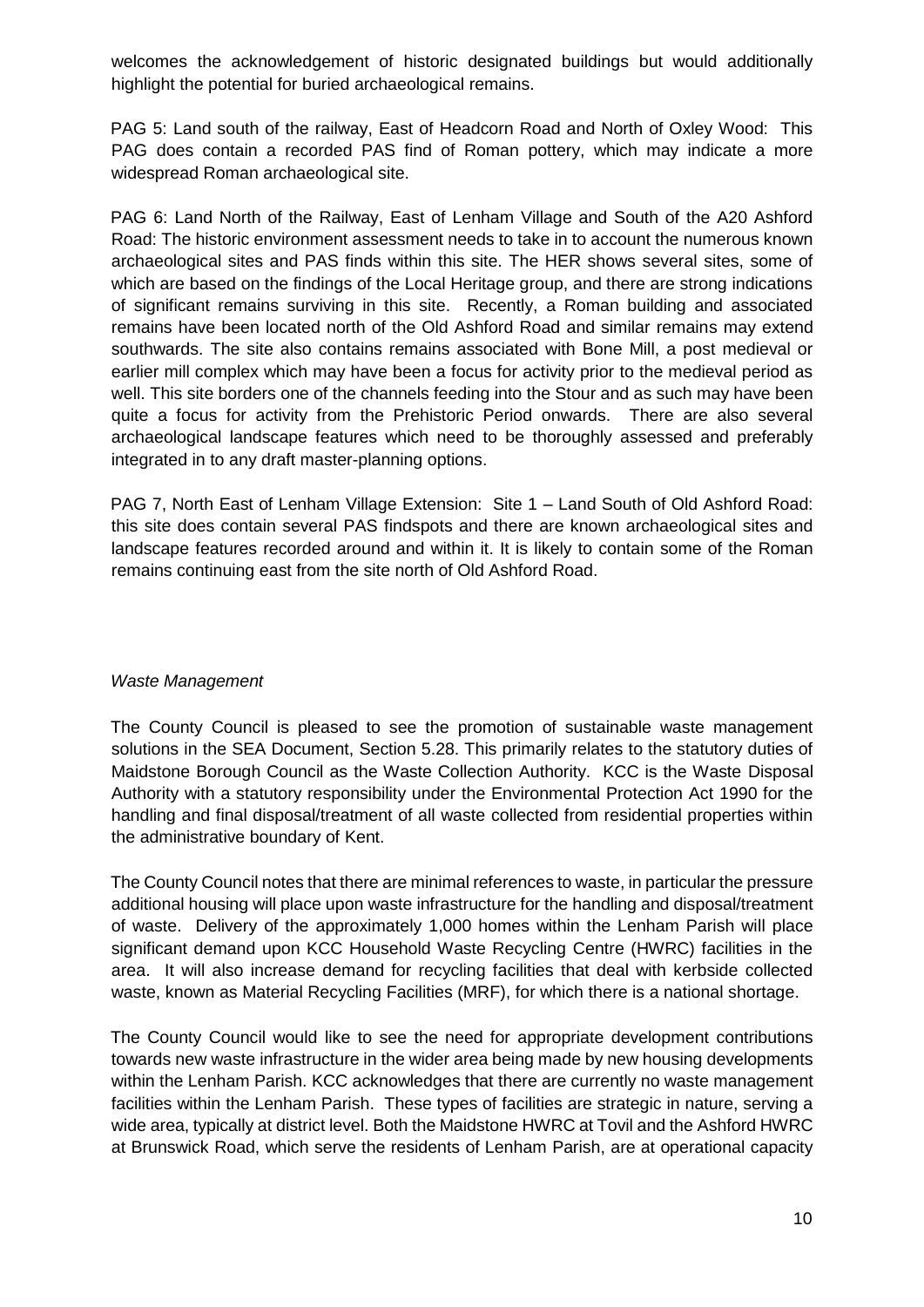and hence any increase in waste tonnages in the future as a result of development would require mitigation.

For the awareness of the Parish Council, it should be noted that KCC has recently submitted two projects for inclusion in Maidstone Borough Council's Infrastructure Delivery Plan, both of which are required to increase waste capacity at the Maidstone HWRC as a direct consequence of planned residential development in parishes such as Lenham. The County Council also has a larger strategic project to secure processing capacity at MRF for all recycling collected at the kerbside by the WCA.

## **LNP – 6 – Masterplan**

### *Heritage Conservation*

Sites 1 and 5 may contain significant archaeological remains, which may be a constraint on development, but if considered at an early stage, may provide positive contribution to the quality, sustainability and character of the development.

### **LNP-9 - Archaeological Desk Based Assessment (DBA)**

This policy covers the buried archaeological potential of proposed housing Site 1 (Area A) and Sites 2 – 7 (Area B). It does not provide an assessment of the archaeological resource in and around Lenham and its focus is simply on the proposed housing developments. In view of this approach, the DBA is of limited value as a contributing report for the Neighbourhood Plan as a whole, although it is useful as a baseline assessment to inform consideration of the Sites 1  $-7.$ 

The DBA provides baseline description of most of the known archaeological data, including PAS findspots within the Sites  $1 - 7$ , but it does not analyse the data, assess the nature of the findings, nor assess the landscape context. For example, the DBA should preferably recognise that the topography is quite complex and related to the series of springs and collects which feed in to the River Len to the west but also to the south feeding in to the Great Stour. The springs and collects form a river valley system with considerable influence on the landscape and the use of this area over thousands of years. Analysis of the nature and distribution of currently known PAS findspots and archaeological sites suggest Lenham may be the focus of distinctive and possibly unusual Later Prehistoric, Roman and Early Medieval activity.

More in-depth assessment of the baseline data would be useful to provide a better understanding of the nature and potential significance of the archaeological resource around Lenham. The DBA Executive Summary and the later conclusions and recommendations are not suitable and reflects a rather over-simplification of the potential for evidence of activity from Prehistoric Period onwards, some of which may be of national importance. The archaeological resource and landscape, based on current information, is complex and may include sites of national importance. This archaeological resource is a special part of

Lenham's heritage but may also be a constraint on development. As such, the DBA Assessment of Significance tables within 4.114 do not reflect reasonable assessment of potential. The County Council does not agree, at this stage, with the DBA conclusions, the recommendations that for the Sites 1 – 7 archaeological issues can be covered by conditions, nor with the with the Assessment of Significance tables at 4.114.